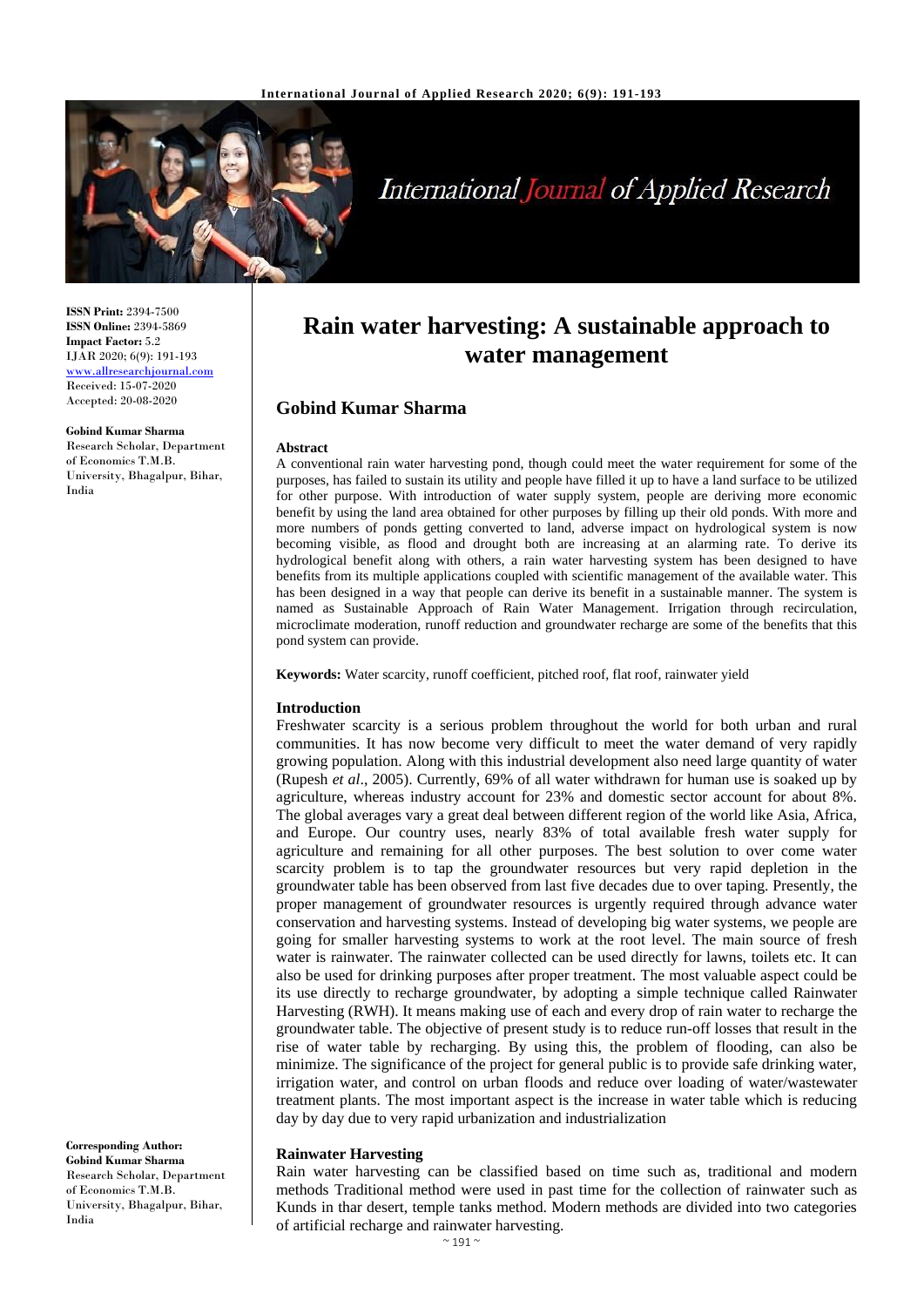Artificial recharge could be done by adopting pit method, Absorption well method, well cum bore method and Recharge trench cum injection well method. Modern scientific methods for recharging of groundwater by rainwater could be applied on individual houses and grouped houses. Individual houses can be design for rainwater harvesting with the Percolation pit, Bore well with settling tank, Open well and Percolation pit with bore method. This study has been done by using the bore well method. In this method both recharging as well as utilization of rainwater is done. It requires less space as compared to open well for installation of rainwater harvesting system. In this method, rainwater falling of the terrace of building is collected through pipes and then diverted to bore well which work as a settlement and filter tank. A percolation pit has been provided in the near by area to divert excess flow of rainwater. Rainwater harvesting is a simple strategy by which rainfall is gathered and stored for future usage. The process involves collection and storage of rainwater with help of artificially designed systems, that runs off natural or man-made catchment areas e.g. rooftop, compounds, rocky surface, hill slopes or artificially repaired impervious/semipervious land surface. The collected rainwater from surfaces on which rain falls may be filtered, stored and utilized in different ways or directly used for recharge purposes. Rainwater Harvesting is unrestricted from any kind of impurity, with relatively less storage cost and no maintenance cost involved except for periodical cleaning.

With depleting groundwater levels and fluctuating climate conditions, this measure can go a long way to help mitigate the adverse effects rising water scarcity. Reserving rainwater can help recharge local aquifers, reduce urban flooding and most notably, ensure water availability in water-scarce zones.

## **Advantages of implementing rain-water harvesting Reduced Water Bills**

Rainwater harvesting systems are cost-effective, provide high-quality water, lessens dependence on wells and are considerably easy to maintain since they are not utilized for drinking, cooking or other sensitive uses. The all-around expenditures used in setting up harvesting methods are much cheaper compared to other purifying or pumping means. The cost of recharge to the subsurface reservoir is also lower than the surface reservoirs.

### **Ecological benefit**

Storing water underground is environment-friendly. The ecological benefits of rainwater harvesting are immense. It minimizes the impacts of flooding by funneling the off water into large tanks for recycling and helps reduce the load placed upon drainage systems. No land is wasted for storage purpose and no population displacement is implicated therefore, groundwater is not directly exposed to evaporation and pollution. Additionally, it helps minimize the possibility of rivers drying up.

#### **Reduces erosion and flooding around buildings**

It reduces soil erosion and flood hazards by collecting rainwater and reducing the flow of stormwater to prevent urban flooding. Most buildings that utilize rainwater harvesting systems have a built-in catchment area on top of the roof, which has a capacity of collecting large volumes of water in case of rainstorms.

## **An adequate means for Irrigation purpose**

Harvesting rainwater allows the collection of large amounts of water and mitigates the effects of drought. Most rooftops provide the necessary platform for collecting water. Rainwater is mostly free from harmful chemicals, which makes it suitable for irrigation purposes.

## **Reduces demand on Ground Water**

Another vital benefit is that it increases the productivity of aquifer resulting in the rise of groundwater levels and reduces the need for potable water. It is extremely essential, particularly in areas with low water levels.

### **There are two major techniques of rainwater harvesting. 1. Surface runoff harvesting**

sIn this method, rainwater flows away as surface runoff and can be stored for future use. Surface water can be stored by diverting the flow of small creeks and streams into reservoirs on the surface or underground. It can provide water for farming, for cattle and also for general domestic use. Surface runoff harvesting is most suitable in urban areas.

Rooftop rainwater/storm runoff can be harvested in urban areas through:

- Recharge Pit
- Recharge Trench
- **Tubewell**
- Recharge Well

### **2. Groundwater recharge**

Groundwater recharge is a hydrologic process where water moves downward from surface water to groundwater. Recharge is the primary method through which water enters an aquifer. The aquifer also serves as a distribution system. The surplus rainwater can then be used to recharge groundwater aquifer through artificial recharge techniques. Rainwater in rural areas can be harvested through:

- Gully Plug
- Contour Bund
- $\blacksquare$  Dugwell Recharge
- Percolation Tank
- Check Dam/Cement Plug/Nala Bund
- Recharge Shaft

Although rainwater harvesting measure is deemed to be a desirable concept since the last few years, it is rarely being implemented in rural India. Different regions of the country practiced a variety of rainwater harvesting and artificial recharge methods. Some ancient rainwater harvesting methods followed in India which includes Madakas, Ahar Pynes, Surangas, Taankas, etc.